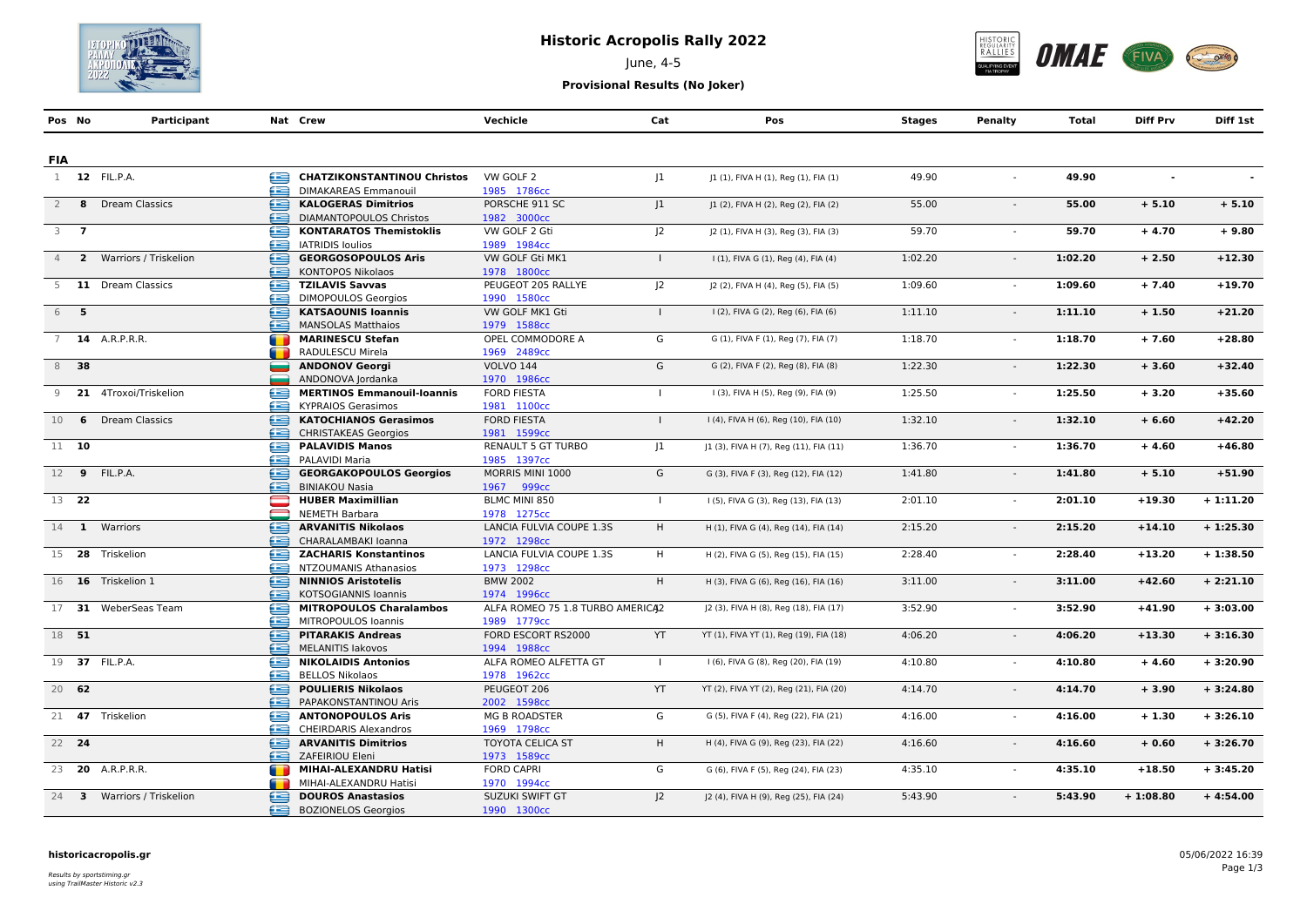

## **Historic Acropolis Rally 2022**



# June, 4-5

#### **Provisional Results (No Joker)**

| Pos No     | Participant                    |        | Nat Crew                                                      | Vechicle                                         | Cat            | Pos                                                   | <b>Stages</b> | Penalty        | Total    | <b>Diff Prv</b> | Diff 1st    |
|------------|--------------------------------|--------|---------------------------------------------------------------|--------------------------------------------------|----------------|-------------------------------------------------------|---------------|----------------|----------|-----------------|-------------|
| 25 25      |                                |        | <b>MOSCICKI Artur</b><br><b>IUSZCZYK Mariusz</b>              | <b>NISSAN DATSUN 180B</b><br>1978 1595cc         | $\mathbf{I}$   | I (7), FIVA G (10), Reg (26), FIA (25)                | 7:32.80       |                | 7:32.80  | $+1:48.90$      | $+6:42.90$  |
|            | 26 <b>40</b> ARSOE             | œ<br>œ | <b>NTOULIAS Leonidas</b><br><b>NTOULIAS Michail</b>           | TOYOTA COROLLA KE20<br>1970 1166cc               | G              | G (7), FIVA F (6), Reg (27), FIA (26)                 | 8:17.70       | $\sim$         | 8:17.70  | $+44.90$        | $+7:27.80$  |
|            | 27 33 FIL.P.A.                 | œ<br>æ | <b>PAPADAKIS Ilias</b><br>PAPADAKI Virginia                   | PORSCHE 911 T TARGA<br>1971 2195cc               | G              | G (8), FIVA G (11), Reg (28), FIA (27)                | 8:36.80       | $\sim$         | 8:36.80  | $+19.10$        | $+7:46.90$  |
| 28 29      |                                | m<br>œ | <b>ROGERS Neil</b><br>Giorgos Dagres                          | <b>LANCIA APPIA S3</b><br>1961 1091cc            | E              | E (1), FIVA F (7), Reg (29), FIA (28)                 | 9:17.80       | $\sim$         | 9:17.80  | $+41.00$        | $+8:27.90$  |
|            | 29 61 Benos bros               | œ<br>œ | <b>BENOS Aggelos</b><br><b>BENOS Panos</b>                    | ALFA ROMEO SPIDER S4<br>1992 1962cc              | YT             | YT (3), FIVA I (1), Reg (30), FIA (29)                | 9:48.30       | $\blacksquare$ | 9:48.30  | $+30.50$        | $+8:58.40$  |
|            | 30 56 Triskelion               | œ<br>£ | <b>PSACHOS Dimitrios</b><br>POLITIS Ioannis                   | FIAT 128 RALLY<br>1973 1301cc                    | H              | H (5), FIVA G (12), Reg (31), FIA (30)                | 10:22.00      |                | 10:22.00 | $+33.70$        | $+9:32.10$  |
| 31 32      |                                | ⊜      | <b>SARRIS Georgios</b><br><b>GOURGOURAS Dionisios</b>         | PORSCHE 924<br>1976 1984cc                       | H              | H (6), FIVA G (13), Reg (32), FIA (31)                | 10:48.80      | $\sim$         | 10:48.80 | $+26.80$        | $+9:58.90$  |
| 32 54      |                                | ∈<br>æ | <b>CHATZICHRISTOU Anastasios</b><br>THEOPHANOPOULOS Dimitrios | <b>NISSAN BLUEBIRD</b><br>1990 1598cc            | 2              | J2 (5), FIVA H (10), Reg (33), FIA (32)               | 11:01.50      |                | 11:01.50 | $+12.70$        | $+10:11.60$ |
| 33 35      |                                | e<br>æ | <b>TZAVARAS Georgios</b><br><b>BEKAS Konstantinos</b>         | BMW 1600-2<br>1970 1575cc                        | G              | G (9), FIVA F (8), Reg (34), FIA (33)                 | 12:54.40      |                | 12:54.40 | $+1:52.90$      | $+12:04.50$ |
| 34 55      |                                | ∈<br>æ | <b>SAKELARIADIS Georgios</b><br><b>GENERALIS Nikolaos</b>     | TOYOTA COROLLA 1.6 Gti<br>1989 1587cc            | 2              | J2 (6), FIVA H (11), Reg (35), FIA (34)               | 13:17.20      |                | 13:17.20 | $+22.80$        | $+12:27.30$ |
| 35 57      |                                | ఆ<br>æ | <b>MORAITIS Nikolaos</b><br>CHATZIKONSTANTINOU Ioannis        | LADA BA3 2101<br>1979 1198cc                     | $\mathbf{L}$   | I (8), FIVA G (14), Reg (36), FIA (35)                | 13:23.30      | $\sim$         | 13:23.30 | $+6.10$         | $+12:33.40$ |
|            | 36 19 Porsche club/UA Emirates | ∈<br>œ | <b>NOTARAS Polykarpos</b><br><b>CHRISTOPOULOS Petros</b>      | PORSCHE 924 TURBO<br>1983 1984cc                 | 1              | J1 (4), FIVA H (12), Reg (37), FIA (36)               | 15:47.80      |                | 15:47.80 | $+2:24.50$      | $+14:57.90$ |
| 37 43      |                                | £<br>œ | <b>VLACHOS Christos</b><br>PETROPOULOU Effrosyni              | ALFA ROMEO GIULIETTA 750 SPIDER E<br>1960 1290cc |                | E (2), FIVA E (1), Reg (38), FIA (37)                 | 17:22.70      |                | 17:22.70 | $+1:34.90$      | $+16:32.80$ |
|            | 38 34 FIL.P.A.                 | ⊜<br>æ | <b>TSIMIS Dimitrios</b><br>KASOUNI / TSIMI Theodora           | MERCEDES BENZ W113 / 230 SL G<br>1966 2306cc     |                | G (10), FIVA F (9), Reg (39), FIA (38)                | 19:26.60      |                | 19:26.60 | $+2:03.90$      | $+18:36.70$ |
|            | 39 46 Triskelion               | e<br>æ | <b>BALANOU Elisavet</b><br>PAPAIOANNOU AIKATERINI             | VW 1500<br>1969 1495cc                           |                | G G (11), FIVA F (10), Reg (40), Ladies (1), FIA (39) | 19:48.00      |                | 19:48.00 | $+21.40$        | $+18:58.10$ |
| 40 17      |                                | œ<br>œ | <b>TSIOGKAS Christos</b><br>KOLLIOPOULOS Sotirios             | FORD ESCORT MK1 RS200<br>1968 1998cc             | G              | G (12), FIVA F (11), Reg (41), FIA (40)               | 20:19.20      | $\sim$         | 20:19.20 | $+31.20$        | $+19:29.30$ |
|            | 41 59 ALMA Aigiou              | œ<br>æ | <b>KARAMPELAS Ilias</b><br><b>CHASIOTIS Fanis</b>             | VW 1200<br>1967 1192cc                           | G              | G (13), FIVA F (12), Reg (42), FIA (41)               | 24:53.40      |                | 24:53.40 | $+4:34.20$      | $+24:03.50$ |
| 42 27      |                                | £      | <b>TSEKERIS Alexandros</b><br><b>AFENTAKIS Gerasimos</b>      | BMW 1600-2<br>1969 1575cc                        | G              | G (14), FIVA F (13), Reg (43), FIA (42)               | 25:31.80      |                | 25:31.80 | $+38.40$        | $+24:41.90$ |
| 43 41 ELIA |                                | œ<br>æ | <b>PETROU Eleftherios</b><br><b>DIMAKOPOULOS Konstantinos</b> | ALFA ROMEO ALFETTA GT<br>1976 1779cc             | H              | H (7), FIVA G (15), Reg (44), FIA (43)                | 26:38.60      |                | 26:38.60 | $+1:06.80$      | $+25:48.70$ |
| 44 58      |                                | œ<br>æ | <b>KOSMAS Aristotelis</b><br><b>KONTOS Stefanos</b>           | MERCEDES BENZ 500 SEC<br>1984 4973cc             | 1              | J1 (5), FIVA H (13), Reg (45), FIA (44)               | 28:40.10      | $\blacksquare$ | 28:40.10 | $+2:01.50$      | $+27:50.20$ |
| 45 39 SISA |                                | œ      | <b>PITARAKIS Georgios</b><br><b>MELANITIS Ilias</b>           | FORD ESCORT RS1600i<br>1985 1587cc               | 1              | J1 (6), FIVA H (14), Reg (46), FIA (45)               | 32:56.90      |                | 32:56.90 | $+4:16.80$      | $+32:07.00$ |
| 46 53      |                                | £<br>æ | <b>ANDRIOPOULOS Miltiadis</b><br>DONTA Ismini-Niki            | TOYOTA COROLLA AE92<br>1989 1598cc               | 2              | J2 (7), FIVA H (15), Reg (47), FIA (46)               | 36:28.20      | $\sim$         | 36:28.20 | $+3:31.30$      | $+35:38.30$ |
| 47 26      |                                | œ<br>æ | <b>PAPANDREOU Dimitrios</b><br>LOUVARIS Konstantinos          | BMW E21<br>1976 1575cc                           | H              | H (8), FIVA G (16), Reg (48), FIA (47)                | 39:17.70      |                | 39:17.70 | $+2:49.50$      | $+38:27.80$ |
| 48 49      |                                | œ<br>æ | <b>VYTOGIANNIS Georgios</b><br><b>VYTOGIANNIS Nikolaos</b>    | PORSCHE 911<br>1988 3125cc                       | J <sup>2</sup> | J2 (8), FIVA H (16), Reg (49), FIA (48)               | 40:03.30      |                | 40:03.30 | $+45.60$        | $+39:13.40$ |
|            | 49 36 ALMA Aigiou              | ∈<br>æ | <b>KOLAITIS Spyridon</b><br>PAVLAKIS Emmanouil                | <b>BMW 2002</b><br>1974 1990cc                   | H              | H (9), FIVA G (17), Reg (50), FIA (49)                | 47:03.70      |                | 47:03.70 | $+7:00.40$      | $+46:13.80$ |